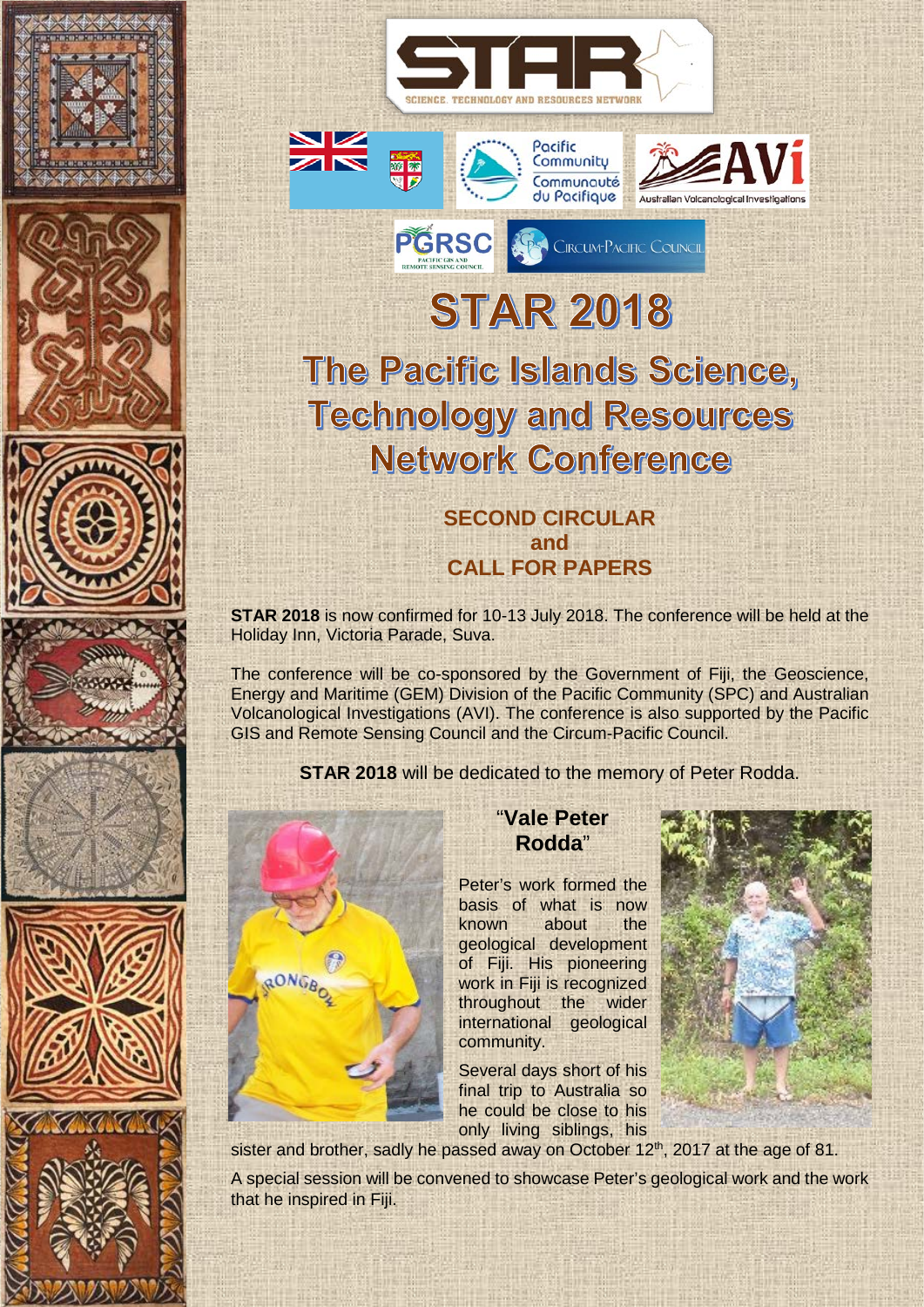













## *Conference Theme*

The overall theme of **STAR 2018** will be:

#### **"Geoscience Development in the Pacific Islands – Planning for 2030"**

Although the conference theme is broad, sessions will focus on the following four areas of prime importance to the Pacific Small Island Developing States (PSIDS):

- **Resources for Pacific Communities**: Will draw together topical resource issues relating to geological resources (minerals, metals, aggregates, construction minerals, oil, gas, novel hydrocarbons), geothermal, water, solar and biological resources.
- **Ocean Geoscience**: Will investigate the resource potential, environmental and social monitoring and management issues that relate to the EEZs, including ocean thermal energy conversion (OTEC), marine spatial planning, maritime boundaries, wave and tidal energy, Law of the Sea, ocean policy, oceanatmospheric interactions, tsunami generation and propagation, ocean tectonics, oceanic surveys, the environment of the ocean floor and maritime transport.
- **Science of Natural Hazards and Risks to Pacific Communities**: This theme will investigate the underlying science and technological aspects that provide the basis for the reduction of risk from natural hazards, including earthquakes and tsunamis, volcanoes, tropical cyclones and adaptation to climate change.
- **Land Use, Energy and Infrastructure Development on Pacific Islands**: This theme will concentrate on the terrestrial, coastal, and nearshore areas and is expected to include examples of on-shore resources, soils, agriculture and the application of GIS and Remote Sensing to the on-shore, coastal, nearshore environment and the development of renewable energy sources.

However, papers on **any** topic related to the overall conference theme or the Pacific region in general will also be welcome and will be included in the **STAR 2018** Programme where possible.

#### **Special Session**

#### *"The Life and Times of Peter Rodda – His Contributions to the Geology of Fiji"*

Peter Rodda arrived in Fiji from Australia on 14 January 1961 and stayed. His name is now synonymous with the geological history of Fiji with his prolific field mapping career beginning from the second week after his arrival to until his retirement and beyond; and the publication of several volumes of the Bibliography of Fiji Geology, a series he found great joy in researching and collating in his quest to capture everything written about the Geology of Fiji. From his first field trip a couple of weeks after he arrived, up in the Colo-i-Suva area examining an old gold prospect, through his first major geological mapping project, which was to map the Vaileka area next to the Rakiraki area for the Ministry of Lands and mineral resources, geological map series; other major geological mapping projects were to follow, so that at the end of it all Peter Rodda's record for the mapping of the islands of the Fiji group will remain unmatched to this day. One of his remaining unpublished works on the geology of Yasawa/Mamanuca groups would perplex him until his death. This session will showcase Peter's work over years he spent in Fiji.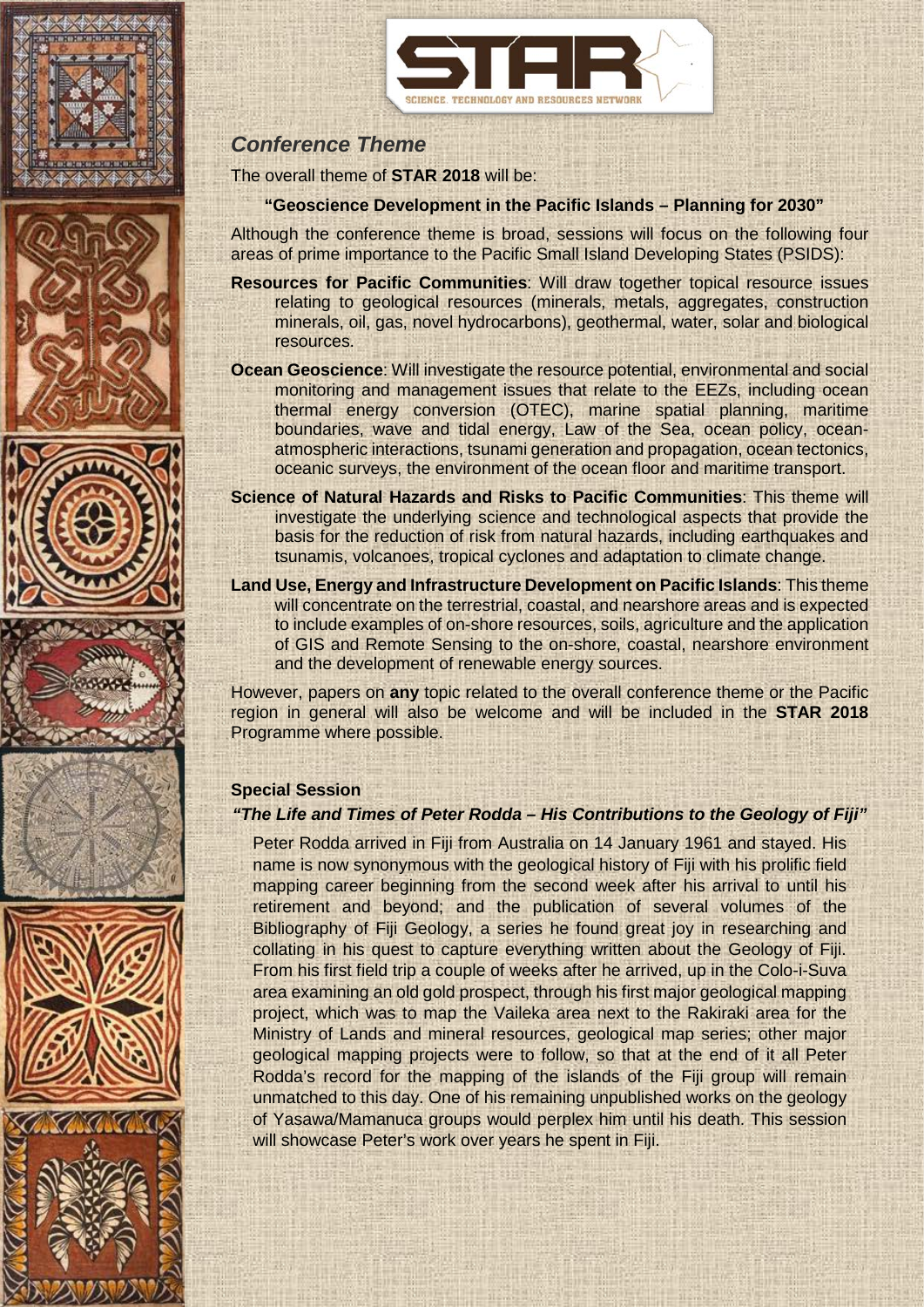















## *STAR Web Site*

The **STAR** web site has been developed and includes all information including circulars, conference programs. Important updates will also be provided on a regular basis. It also includes details from previous sessions. The web site can be accessed via the following link:



## *STAR 2018 Timetable*

A detailed conference program will be available on registration, however, a tentative outline of planned events is provided below for your information:

| Friday          | 27 April                   | Early-bird registrations and abstract submissions close                             |  |
|-----------------|----------------------------|-------------------------------------------------------------------------------------|--|
| <b>Monday</b>   | 09 July                    |                                                                                     |  |
|                 | Afternoon                  | <b>Registrations</b>                                                                |  |
| Tuesday         | 10 July                    |                                                                                     |  |
|                 | <b>Morning</b>             | <b>Registrations, Official Opening and STAR Sessions</b>                            |  |
|                 | Afternoon                  | <b>STAR Sessions</b>                                                                |  |
|                 | Evening                    | Welcome Reception at the Albert Park Pavilion (hosted                               |  |
|                 | by the Government of Fiji) |                                                                                     |  |
| Wednesday       | 11 July                    |                                                                                     |  |
|                 | <b>Morning</b>             | <b>STAR Sessions</b>                                                                |  |
|                 | Afternoon                  | <b>STAR Sessions</b>                                                                |  |
|                 | Evening                    | <b>Working Group Meetings</b>                                                       |  |
| <b>Thursday</b> | 12 July                    |                                                                                     |  |
|                 | <b>Morning</b>             | <b>STAR Sessions</b>                                                                |  |
|                 | Afternoon                  | <b>STAR Sessions conclude, STAR Business Meeting and</b>                            |  |
|                 |                            | <b>Closing Session</b>                                                              |  |
|                 | Evening                    | Conference Reception (hosted by Geoscience, Energy<br>and Maritime Division of SPC) |  |
| Friday          | 13 July                    | <b>STAR Field Trip</b>                                                              |  |
|                 |                            |                                                                                     |  |

## *Abstract Submission*

Delegates intending to participate in **STAR 2018** are hereby invited to submit abstracts and an indication of whether it will be an oral presentation or a poster. Full details should be provided on the attached registration form.

Abstracts should be limited to 300 words and provided in MS-Word format. A graphic file (jpg format) may be included in the abstract, but it must be less than 1 Mb.

Submit abstracts via email to:

#### [starconference2018@gmail.com](mailto:starconference2018@gmail.com)

Early submission is strongly encouraged with a deadline of 27 April 2018.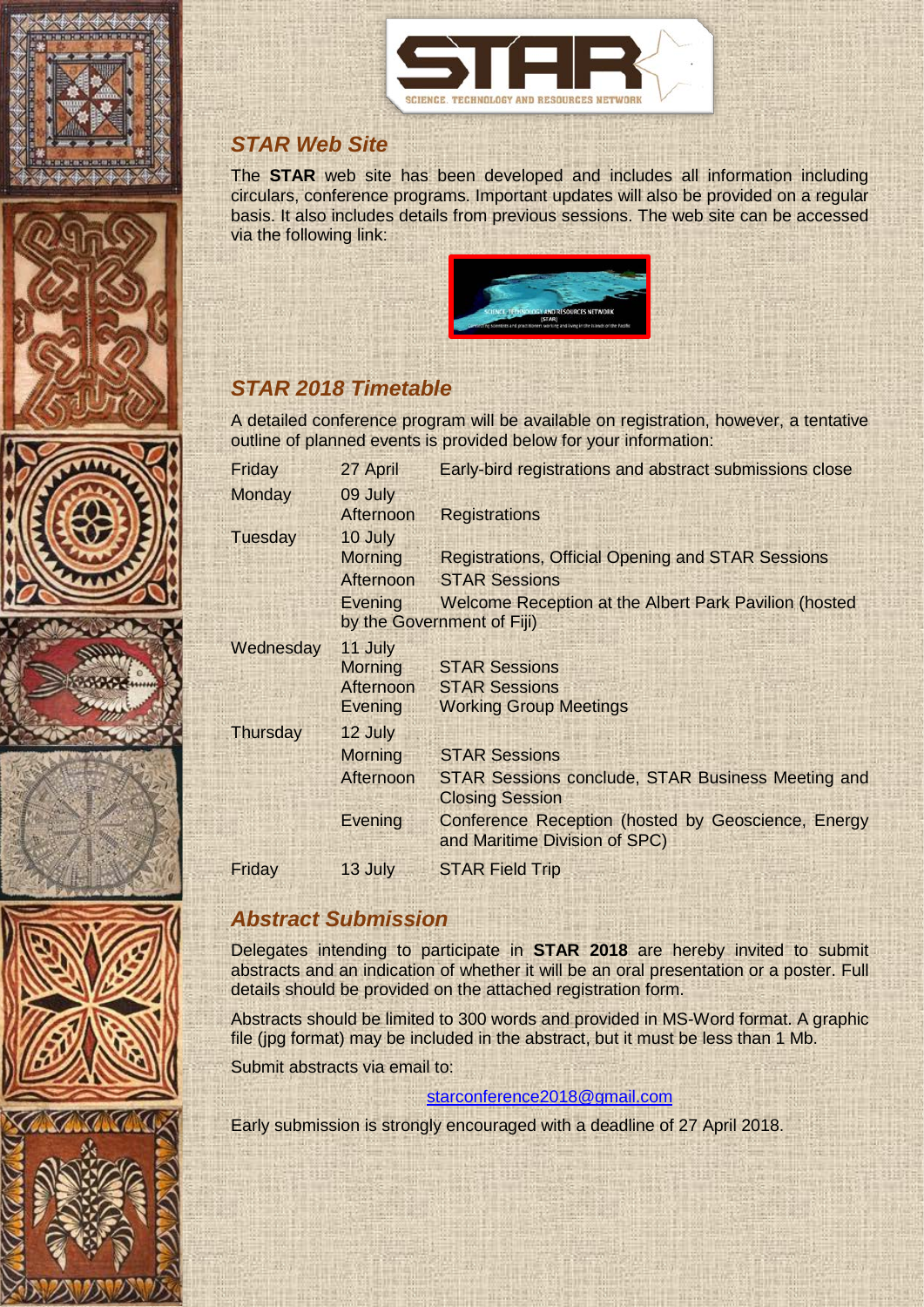













## *Conference Format*

Oral and Poster presentation sessions will be available during **STAR 2018**. However, there will be limited opportunities for oral presentations; therefore more than one poster per participant will be permitted.

Projection facilities will be available for presentations. It is planned that daily sessions will be held during the hours 09:00 – 12:30 and 14:00 – 17:00; over three days of the four-day event. Depending on the number of papers submitted, multiple sessions may be conducted.

Display boards will be available for presentation of posters. Posters may be displayed for the entire conference period.

## *Conference Publications*

A **STAR 2018** Abstracts Volume will be provided to all delegates as part of the registration pack.

## *Registration*

Early-bird registration for **STAR 2018** is strongly encouraged with the deadline being 27 April 2017.

Registration fees for **STAR 2018** will be as follows:

| Delegate registrations received on/before 27 April 2018 | FJD200.00 |
|---------------------------------------------------------|-----------|
| Delegate registrations received after 27 April 2018     | FJD250.00 |

- **Pacific Island National Registrations FJD100.00**
- Student Registrations (currently enrolled in a tertiary Institution) FJD50.00

Registration fees will include morning and afternoon teas as well as the Conference Receptions.

Registration fees must be paid in advance and must be deposited into the bank account for **STAR 2018** and a copy of the bank transfer included with your registration details. Please ensure that you **include reference to your name** when making the transfer and provide a copy of the confirmation of transfer with your registration. Bank account details are provided below:

| <b>Account Name:</b>   | <b>Science Technology and Resources (STAR)</b>  |
|------------------------|-------------------------------------------------|
| <b>Account Number:</b> | 65113 s40                                       |
| Bank:                  | <b>HFC Bank</b>                                 |
| <b>Bank Address:</b>   | 371 Victoria Parade, Suva Fiji                  |
| BSB:                   | 129-010                                         |
| <b>SWIFT Number:</b>   | <b>HFCLFJFJ</b> (for use by overseas delegates) |

A **STAR 2018** Registration Form is attached to this circular, please complete and return as soon as possible.

## *Side Events*

#### **STAR Working Groups**

Working Groups under the four focal areas (or others depending on interest) will be convened during **STAR 2018** to facilitate discussion on specialist topics and issues important to the region. Working Group details will be provided in registration packs on arrival. Currently, it is planned that the following working groups will be convened:

Education;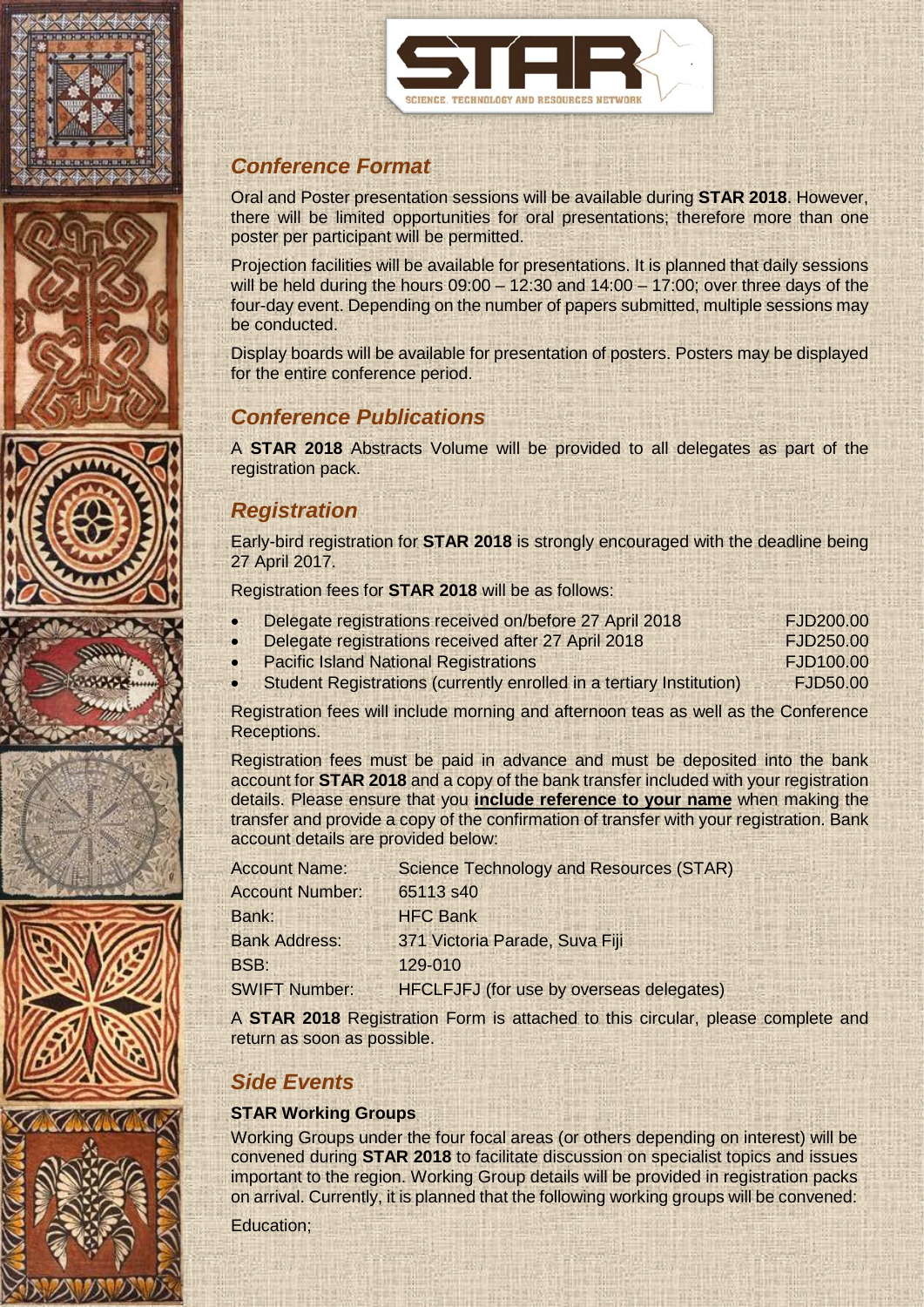















#### Geothermal Resources; and

Seabed Minerals.

Participants wishing to recommend the conduct of a Working Group should indicate this on the registration form.

#### **Conference Field Trip**

A one-day intra-conference field trip will be offered. The field trip will focus on the tertiary sedimentary deposits that constitute Suva Peninsula. Here many great road cuts and quarry excavations have exposed bedding contacts and structure that reveal detail essential for consideration of geohazards to Suva's infrastructure development. The field trip will provide access of new outcrops to collect samples in order to study aspects of climate change in the recent geological past to add to the work done in the past that was led by Peter Rodda.

Further details including cost will be made available in due course and via the STAR web site.

#### *Immigration Requirements*

As Fiji is a popular holiday destination entry is quite relaxed. Visitors from most countries are issued with a tourist visa on arrival. However, it is also advisable to check with your travel agent to confirm visa requirements before you depart.

Visitors will need a passport with at least 6 months validity and a valid return ticket.

#### *Accommodation*

Accommodation bookings for your stay in Suva will be an individual responsibility and you will need to confirm bookings with the individual hotel of your choice using their process. Several accommodation options at or near the conference venue include:

The **Holiday Inn - Suva**, Victoria Parade, Suva. As the venue for the conference the Holiday Inn provides options which can include Ocean view rooms, the SPC rate for the conference will be FJD379 per night which includes breakfast and unlimited WiFi. Details of the Holiday Inn can be found on their website through the following link:

#### [Holiday Inn Suva](http://www.holidayinn.com/suva)

**Grand Pacific Hotel:** Victoria Parade, Suva. A short walk (next door) to the conference venue offers colonial splendour and views of the Suva waterfront. Room rates will be FJD402 per night (Park view Room); FJD442 (Superior Room) and FJD475 (Premium Room). All include breakfast, WiFi and access to the fitness Centre. Details can be found on their website on the following link:

#### [Grand Pacific Hotel](http://www.grandpacifichotel.com.fj/)

**The Suva Motor Inn:** Gorrie Street, Suva. A short walk to the conference venue. Offers comfortable rooms that range in price from FJD160 to FJD200 per night (SPC corporate rates). Full details can be found on their website through the following link:

#### [The Suva Motor Inn](http://www.suvamotorinn.com/index.htm)

**The Tanoa Plaza:** Cnr Gordon and Malcolm St, Suva. A short walk to the conference venue. Offers comfortable Superior class rooms at FJD245 per night, room only (FJD270 per night with WiFi and full buffet breakfast). Full details can be found on their website through the following link:

[Tanoa Plaza Suva](https://www.tanoaplaza.com/)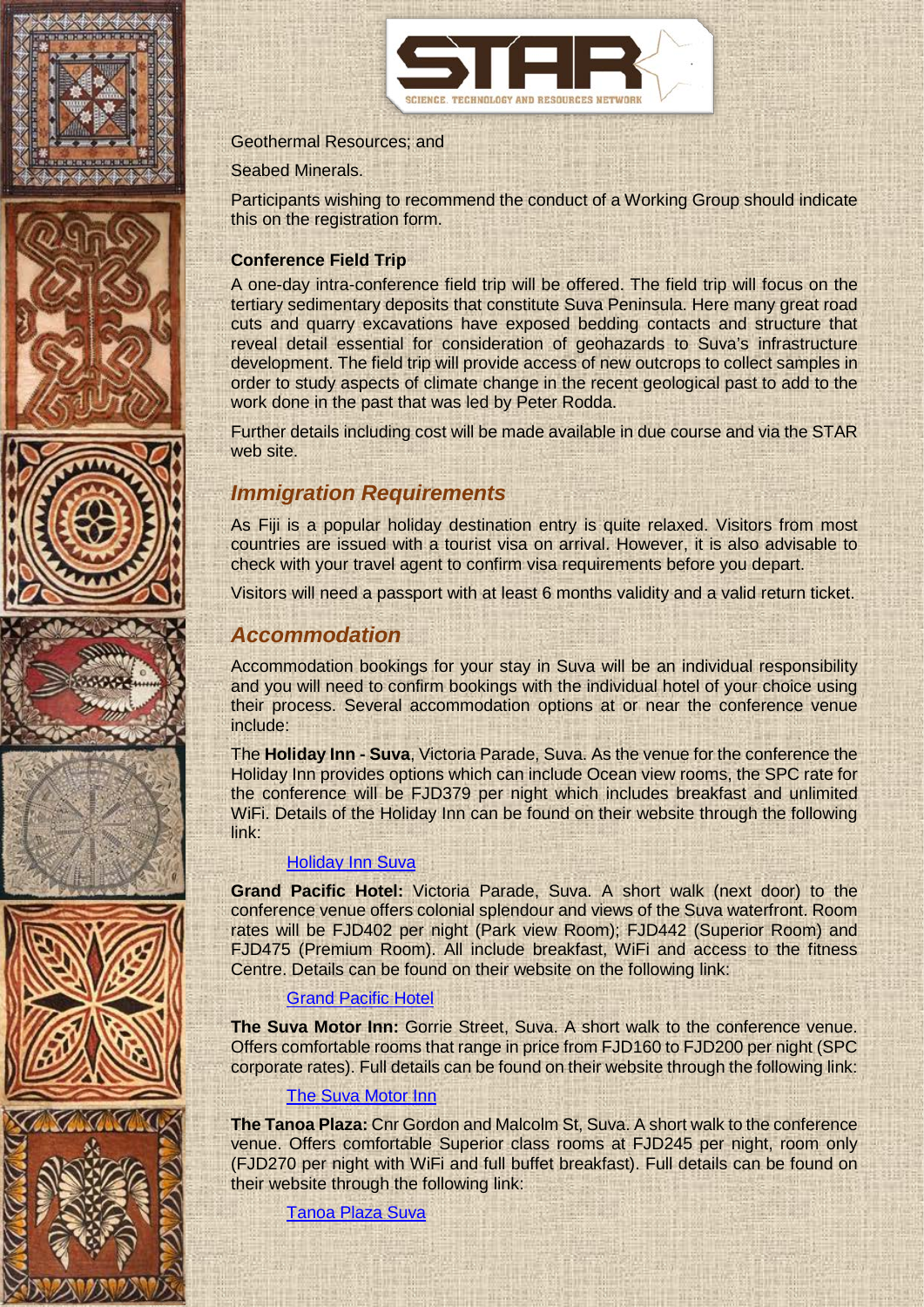













There are also several other hotels close to the conference venue:

**The Elixr Hotel and Serviced Apartments:** Cnr Gordon and Malcolm St, Suva. A short walk to the conference venue. Offers comfortable studio apartment at FJD151 per night, room only (FJD183 per night for a 2-bedroom family apartment). Full details can be found on their website through the following link:

Email: [elixrsuva@connect.com.fj](mailto:elixrsuva@connect.com.fj)

**The Southern Cross Hotel:** Gordon St, Suva. Offers Standard rooms (without balcony) at FJD180 and Deluxe rooms (with balcony) at FJD223. All include a buffet breakfast and WiFi (Note WiFi is only available in the lobby area.

Email: [reservations@southerncross.com.fj](mailto:reservations@southerncross.com.fj)

Note that some hotels provide a free shuttle service to and from the airport but it is a good idea to check when making the booking.

## *Related Conference*

Delegates of **STAR2018** may also be interested in the following conference:

The Australian Maritime Science Association (AMSA) will host a conference in Adelaide 1-5 July 2018.

The National Seabed Mapping Coordination Group will host a session during AMSA:

*Session 3 SEAFLOOR MAPPING IN AUSTRALIA – PROGRESS, DISCOVERIES, APPLICATIONS - Australia's seabed is largely unexplored, with less than 30% of the entire seafloor mapped at high resolution. The need for improved mapping coverage of the seafloor to deliver integrated products that describe bathymetry, geology and habitat, is essential to identify marine resources, assess geologic hazards, characterise biodiverse and vulnerable environments, create baselines for monitoring change, and generate knowledge to inform policy. Recent seafloor mapping progress has been achieved through new initiatives for collaboration and co-ordination, and the development of standards for acquisition. This session invites contributions on all aspects of seabed mapping that report on (i) recent coordination and collaboration initiatives, (ii) recent mapping efforts to support marine science, (iii) new insights into seabed habitat types and distributions, and (iv) new knowledge on seabed processes and geohazards.*

*Dr Gary Greene will be a keynote speaker during the session.*

Those **STAR 2018** delegates who may wish to attend should contact Dr Kim Pickard, Geoscience Australia for further details:

Email: [Kim.Picard@ga.gov.au](mailto:Kim.Picard@ga.gov.au)

## *Other Activities*

There are many activities that can be enjoyed in the Suva area or on the Coral Coast, a short distance from Suva. For details please consult the numerous available travel web sites and the hotel tour desks will be able to provide information should your require it.

If you plan to be a little more adventurous during your stay in Fiji it may be worth checking the Fiji Tourism web site at the following:

[Tourism in Fiji](https://www.fiji.travel/)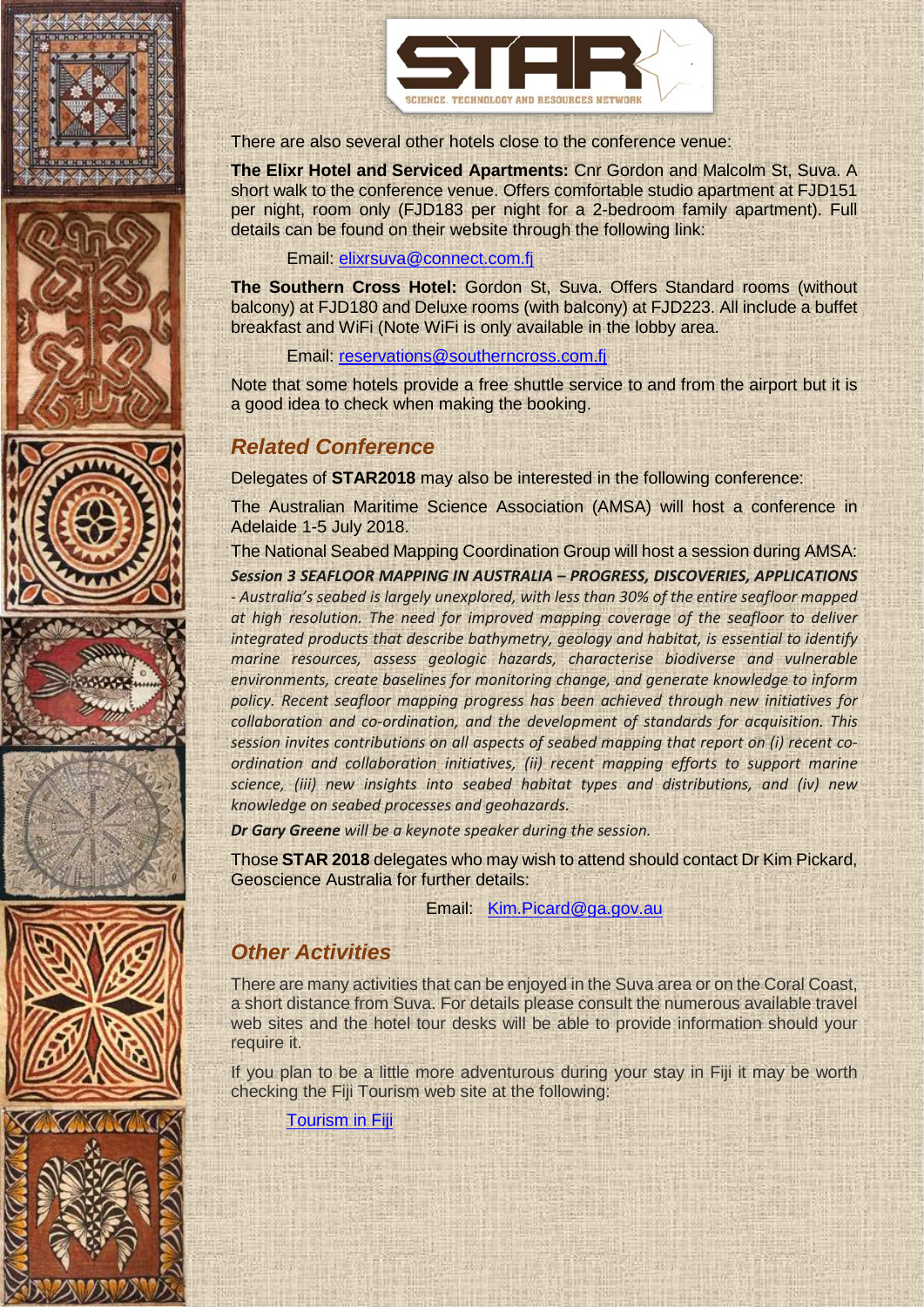















The **STAR** Steering Committee would like to take this opportunity to thank you for your interest in **STAR 2018** and we hope that you enjoy the conference and the delights that Fiji has to offer while you are here.

#### Vinaka

#### Malakai Finau

Permanent Secretary, Lands and Minerals Chair, STAR Steering Committee





Suva Peninsula Today. Suva Peninsula 1943 (US Army).



Road cut through the Veisari sandstone.

[*The island motifs used here is a collage of island designs that are representative of the Pacific Region. Individual motifs are based on various popular island designs. Images have been downloaded from the "Tapa Cloths from the*  Pacific and Artwork" website: www.tapapacifica.com, accessed 10 November 2016. The use of the images are *gratefully acknowledged*.]